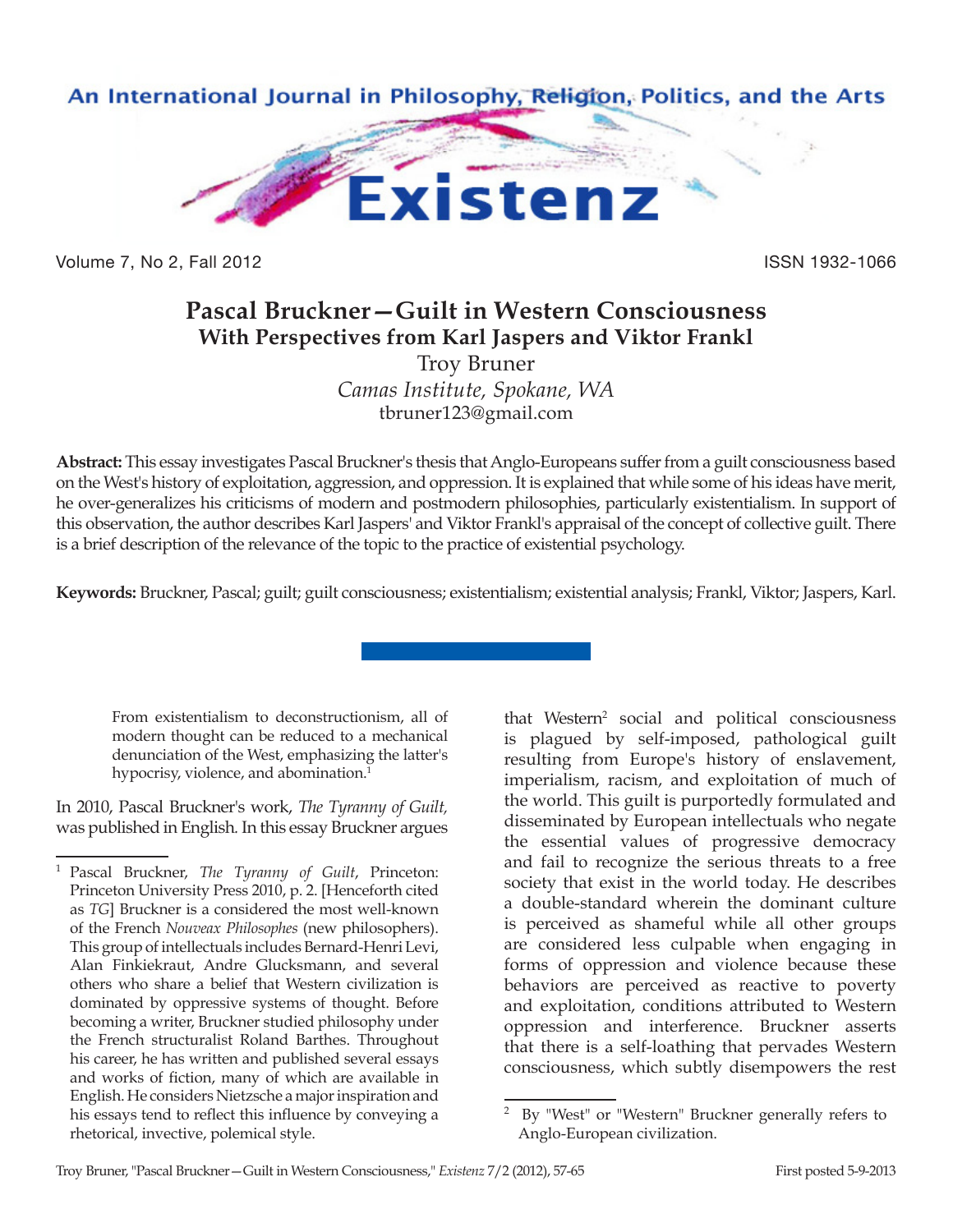of the world by fatalistically externalizing blame, thereby discouraging expectations for responsibility and self-determination. He is critical of the thesis that Western nations are solely and perpetually responsible for global problems and argues that this is a form a paternalism insofar as the non-Western world is considered too incompetent to solve their own problems and incapable of acting responsibly; consequently, the West, like a parent, views itself as superior enough to correct the problems of the rest of the world. This alleged paternalism and arrogance is assimilated and imputed to certain minority groups that are perceived as incapable of forging their own destinies. Consistent with the *idée fixe***,** Bruckner criticizes the excesses of political correctness, multiculturalism, and political philosophies that supposedly perpetuate a guilt consciousness and aggrandize Anglo-Eurocentric political and cultural hegemony.

Bruckner argues that this perpetual guilt has its origins in the Christian doctrine of original sin, but in a secular culture, guilt is no longer associated with church doctrines and instead is a psychological effect of the West's history of oppression and exploitation in its various manifestations, including current military and economic activities. He alleges that Western guilt results in a form of social and intellectual self-criticism that paradoxically serves as a force of re-oppression. Euro-American self-hatred is actually self-glorification: the agent of problems is also the messiah of remedies. Other nations are not as able to face the global challenges of today; therefore, it falls to Europe and America to be the cure for the very sicknesses they have caused. Western guilt appears to be a form of masochism, but in actuality is reversed sadism wherein the progressive and socalled civilized national powers voluntarily submit to self-imposed psychological punishment. The so-called French ailment, in particular, is "a unique combination of arrogance and self-hatred" (*TG* 156). Thus European guilt not only harms from within, it also perpetuates the very paternalism that has always underlain the forces of European oppression. Moreover, when Europe does not wish to intervene in the world, it justifies its passivity by recalling historical errors and criticizing America as a source of global interference.

Following this assumption, Bruckner argues that Third World nations and minority peoples are considered exempt from criticism and guilt because they have been the victims of Anglo-European tyranny. He asserts that endlessly atoning for the sins of the past essentially emasculates and infantilizes the victims of history: while Europeans and Americans are considered perpetually culpable, the rest of the world is considered innocent on a moral and historical level. Bruckner states that this is condescending in that "innocence is the lot of children, but also that of idiots and slaves" and, "A people that is never held accountable for its acts has lost all qualities that make it possible to be an equal" (*TG* 42). The purported double standard is obvious: when the West harms, it is responsible; when others harm, they are not responsible. Bruckner points out that this world-view sometimes takes extreme forms as it did in the aftermath of the destruction of the World Trade Center in 2001, which "the cream of European intelligentsia" viewed as "ruthless punishment" and the "execution of immanent justice" for the wrongs committed by the United States (*TG* 14). He notes the ease with which Christianity is criticized and even mocked in Europe, while the governmental authorities quickly crush any anti-Islamic sentiments, even to the point of curtailing free speech. The excesses of tolerance and multiculturalism include differing legal standards for minorities, separate beaches for Muslims, and a tolerance for domestic violence if it is culturally based.3 He considers these forms of separation as an erosion of the Enlightenment's values of equality and progress.

Furthermore, Bruckner has criticized existentialism by name as being one of the many modern philosophies that have denunciated the West by rejecting the values of the Enlightenment. Liberty, emancipation from authority, the primacy of reason, anti-imperialism, and free thought are described as Western values that have been eroded by philosophies based in relativism and multiculturalism that are in effect an attempt to disown the highest values and ideals of Western civilization. This reportedly developed as the West has grown to loathe and hate itself because of the evils it has created. Thus it has become its own enemy, playing down its accomplishments and surrendering to defeatism. The modern European is not proud, but astonishingly embarrassed by continental achievements. Multiculturalism allegedly fills this

<sup>3</sup> Pascal Bruckner, "Fundamentalismus der Aufklärung oder Rassismus der Antirassisten?" in *Perlentaucher*, 24 January 2007 (http://www.perlentaucher.de/essay/ fundamentalismus-der-aufklaerung-oder-rassismusder-antirassisten.html), translated as "Enlightened Fundamentalism or Racism of the Antiracists?" (http://www.signandsight.com/features/1146.html) last accessed 5-9-2013. [Henceforth cited as *EFR*]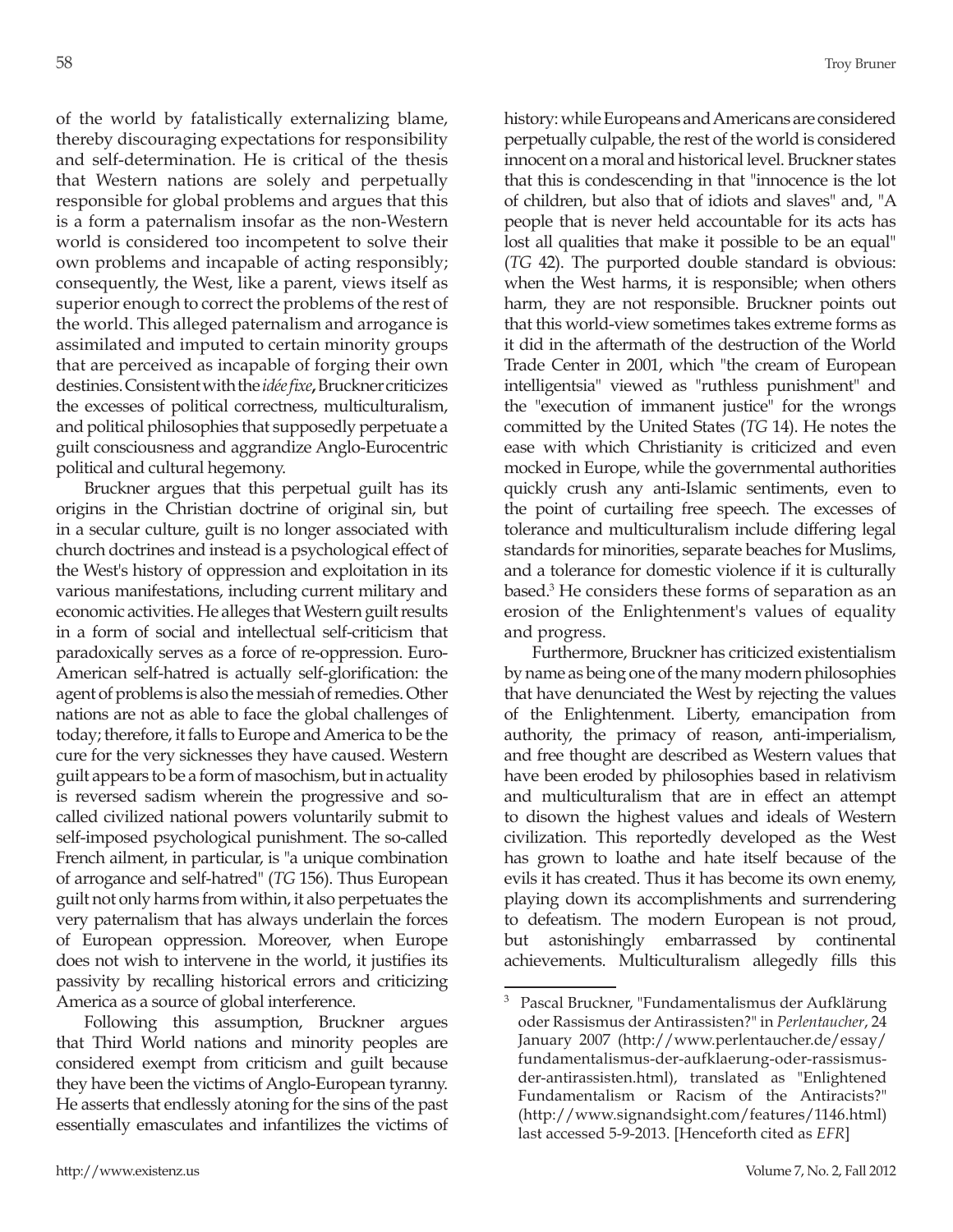void by downplaying Western accomplishments and portraying Anglo-Euro influences as inherently oppressive.

After Heidegger, a whole run of thinkers from Gadamer to Derrida have contested the claims of the Enlightenment to embody a new age of self-conscious history. On the contrary, they say, all the evils of our epoch were spawned by this philosophical and literary episode: capitalism, colonialism, totalitarianism. For them, criticism of prejudices is nothing but a prejudice itself, proving that humanity is incapable of selfreflection. [*EFR* §8]

# **The Claim of Post-Guilt Multiculturalism and Victim Identity**

Multiculturalism, according to Bruckner, is superficially an attempt to protect women and minorities, but in reality it is a "legal apartheid" that increases inequality and victimization in society by discouraging integration, oppressing individual liberties with legal double standards, and fostering hatred of conventional Anglo-European culture (*EFR* §22, *TG* 140-54). These phenomena, he claims, represent an erosion of the Enlightenment values of equality and democracy. According to Bruckner, multiculturalism is a product of twentieth century relativism which "demands that we see our values simply as the beliefs of the particular tribe we call the West" (*EFR* §13). However, "The Enlightenment belongs to the entire human race, not just to a few privileged individuals in Europe or North America who have taken it upon themselves to kick it to bits like spoiled brats, to prevent others from having a go" (*EFR* §22).

In some of his other writings, Bruckner expands his criticism of multiculturalism to argue that as it becomes the norm to view oneself as oppressed, societal values devolve into a nearly a complete culture of victimhood. This has occurred, he argues, because no one is immune from finding some external reason to attribute their problems to as a source of blame. Women claim oppression from men; criminals blame their crimes on abusive childhoods, insanity, or genetics; others claim poverty or some minority status, such as homosexuality, as reasons for oppression.<sup>4</sup> The effective corollary to this is that anything reminiscent of the masculine,

strong, and Caucasian is viewed as destructive and evil. It is now considered desirable to claim the identity of the victim and the sufferer.

Such is the message of modernity: you are all disinherited and have the right to cry over your fortune. You survived your birth, your puberty, you survived that veil of tears we call existence…. The victim market is open to all, provided that you can display a beautiful open wound; and the supreme dream is to become a martyr without having suffered anything but the misfortune of having been born. [*TI* 149]

# **Guilt as a Guise for Power Disempowering the Victims of History**

Bruckner argues that the West's self-denigration is really a disguised form of self-glorification and aggrandizement of power. Only the West can be evil; the rest of the world acts from ignorance or justifiable anger against oppression. The belief that the West is responsible for historical crimes, but the rest of the world innocent, is a form of arrogance that infantilizes the rest of the world. Like a wise parent, the West is viewed a responsible and knowledgeable; like a child, most developing and third world peoples are viewed as not responsible and unable to autonomously act to help themselves. Bruckner cites as evidence several contemporary events. Most prominently, when Arab terrorists killed innocents in the September 11th attack on New York, many Western intellectuals were sympathetic or even adulatory and assumed the attitude that the "Americans deserved what they got" (*TG* 14). Hypocritically, Western nations are condemned regardless of their action or inaction. When the West acts, it is condemned for not doing it right or not doing enough, as with Iraq or Palestine, but the West is also condemned for inaction, as with the Rwandan genocide or Russian bullying of Moldavia and Georgia (*TG* 14). Thus the West can do no right; outside nations and peoples can do no wrong.

It is clear that if tomorrow terrorists should blow up the Parisian Metro, topple the Eifel Tower, or destroy Notre Dame, we would hear the same argument. Sensitive people on both the left and right would urge us to blame ourselves: we have been attacked, so we are guilty, whereas our attackers are in reality poor wretches protesting against our insolent wealth, our way of life, our predatory economy. [*TG* 17-8]

He argues that there is a fixation upon intro-

<sup>4</sup> Pascal Bruckner, *The Temptation of Innocence: Living in the Age of Entitlement*, New York: Algora Publishing 2000, pp. 126-40. [Henceforth cited as *TI*]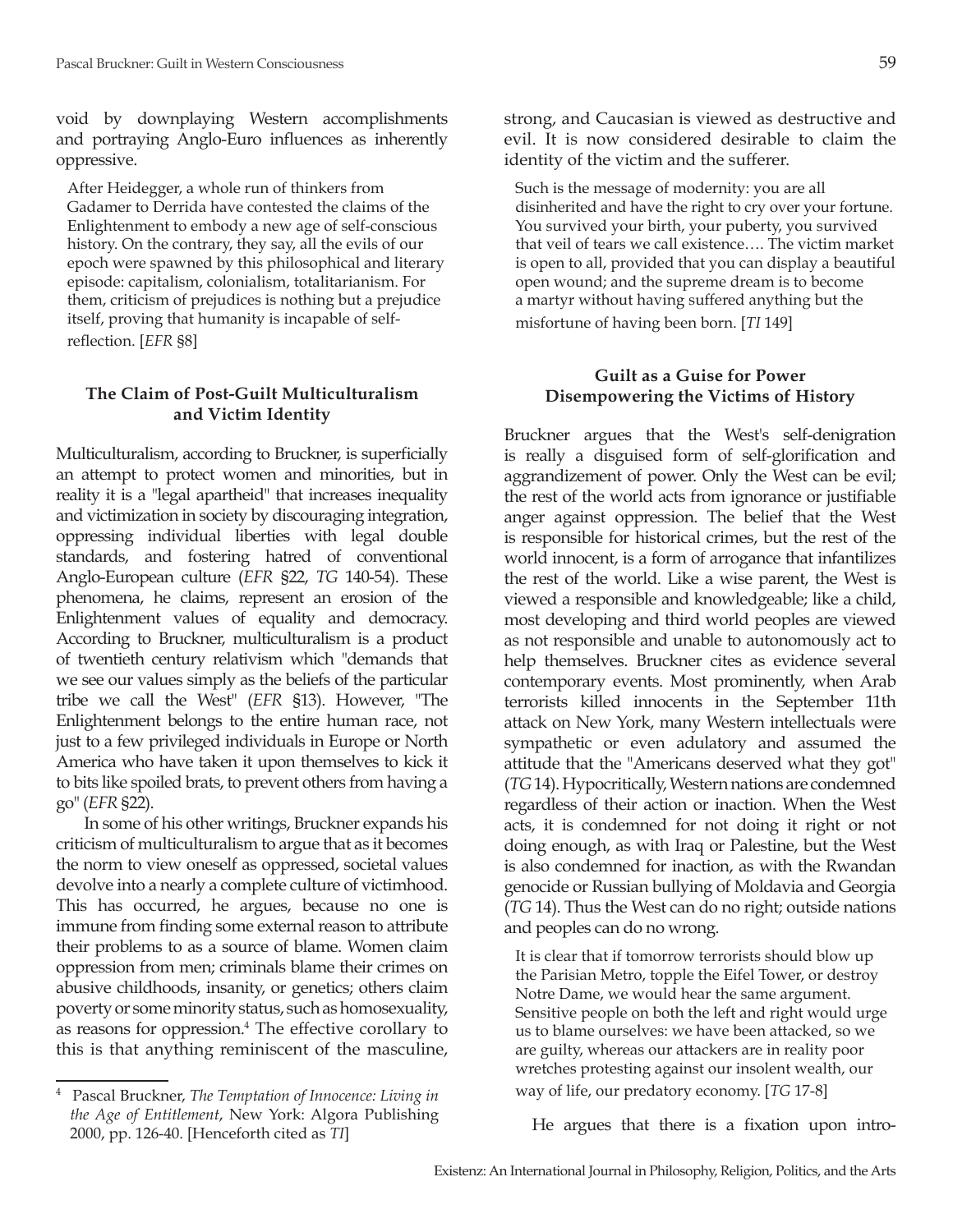punitive self-critique and guilt in the West that is excessive and self-defeating in that it ignores the fact that while Europe has given birth to monsters it has also destroyed these monsters. Slavery was followed by the abolition of slavery; feudalism gave way to democracy; the Enlightenment came out of religious oppression; wars have given way to anti-authoritarianism; nationalisms evolved into the unity of Europe. While Europe, especially, has caused many global problems, its contributory good has been indispensible.

Europe, like a jailer who throws you into prison and slips you the keys to your cell, brought into the world both despotism and liberty. It sent soldiers, merchants, and missionaries to subjugate and exploit distant lands, but it also invented an anthropology that provides a way of seeing oneself from the other's point of view, of seeing the other in oneself, and oneself in the other—in short, of separating oneself from what is near in order to come closer to that from which one is separated. [*TG* 29]

According to Bruckner, as a consequence of the anti-Occidental currents in social, political, and academic spheres, the West has abandoned the values of the Enlightenment. True equality, individual freedom, and progressive democratic values have been eroded by intellectuals and politicians whose guilt consciousness stems from a Western history characterized by wars, economic exploitation, imperialism, fascism, and the oppression of other peoples. Most modern and postmodern philosophies, including existentialism, allegedly emphasize a skepticism about Western values that has lead to defeatism and nihilism, further weakening the highest values of Western civilization. Europe and America are experiencing an undermining of their highest values, as if historical crimes cancel out the enormous good and progress undeniably attributed to Western civilization. The West is incapacitated by "endlessly atoning for what we have inflicted on other parts of humanity" (*TG* 34).

### **Relevance to Existential Analysis**

Bruckner's essay seems superficially irrelevant to the practice of existential psychotherapy. After all, the existential analyst works with individual patients who do not generally associate macro political and social concerns with their own psychological disturbances. With perhaps a few exceptions, it is difficult to imagine a scenario where the grand themes of Western consciousness would become the focus of psychotherapeutic dialogue. Whether Bruckner's theses have merit or not, it might be assumed that it is too far removed from clinical work to be of serious concern. But the critical observation which makes Bruckner's arguments relevant is that existential analysts themselves are intellectuals; consequently, they are, if we accept Bruckner's thesis, the ones most infected with the intro-punitive consciousness of which he speaks. This infection, if indeed present, is likely to underlie the analyst's preconceptions in any number of ways that could interfere with authentic therapeutic discourse via perceptions of power, normative assumptions, sympathies, and counter-transferences. The philosophical framework of existential psychotherapy takes into account the totality of individual conscious experience, and the analyst must understand (a) the various ways in which cultural phenomena influence individual perceptions and (b) how underlying structures of cultural consciousness cannot be divorced from the professional ethos or subjectivity of existential analysis. Beyond that, if the analyst wishes to maximize the patient's potential for authenticity and awareness of subjective freedom, there must be a concomitant awareness of those macro forces that direct the analyst and patient either away or toward an authentic response to guilt. As existentialists, we must question whether Bruckner is correct—not necessarily in order to agree or disagree with his invectives, but to assess our level of conformity.

If existentialism is a sickness as Bruckner would have us believe, then existential psychotherapy is perhaps a purveyor of the sickness. How do we reconcile, then, the idea that disturbed patients undergoing analysis are indirectly guided by assumptions underlying our philosophy, such as our pluralism, subjectivism, and cultural sensitivity? Several questions merit consideration: is there a relationship between Bruckner's conception of Western guilt and existential guilt? Is Bruckner correct in decrying Western guilt as excessive? Is guilt in this case subsequent to choice or to conformity? Finally, what are the overall implications for the work of existential analysis? Bruckner—right or wrong—discloses to us new ideas that challenge our ready made interpretations. We are now compelled to choose how to respond.

Of the existential analysts qualified to address the subject of guilt consciousness resulting from Western oppression, two important figures stand out. Viktor Frankl (1905-1997) and Karl Jaspers (1883-1969) lived before, during, and after the era of Nazi fascism and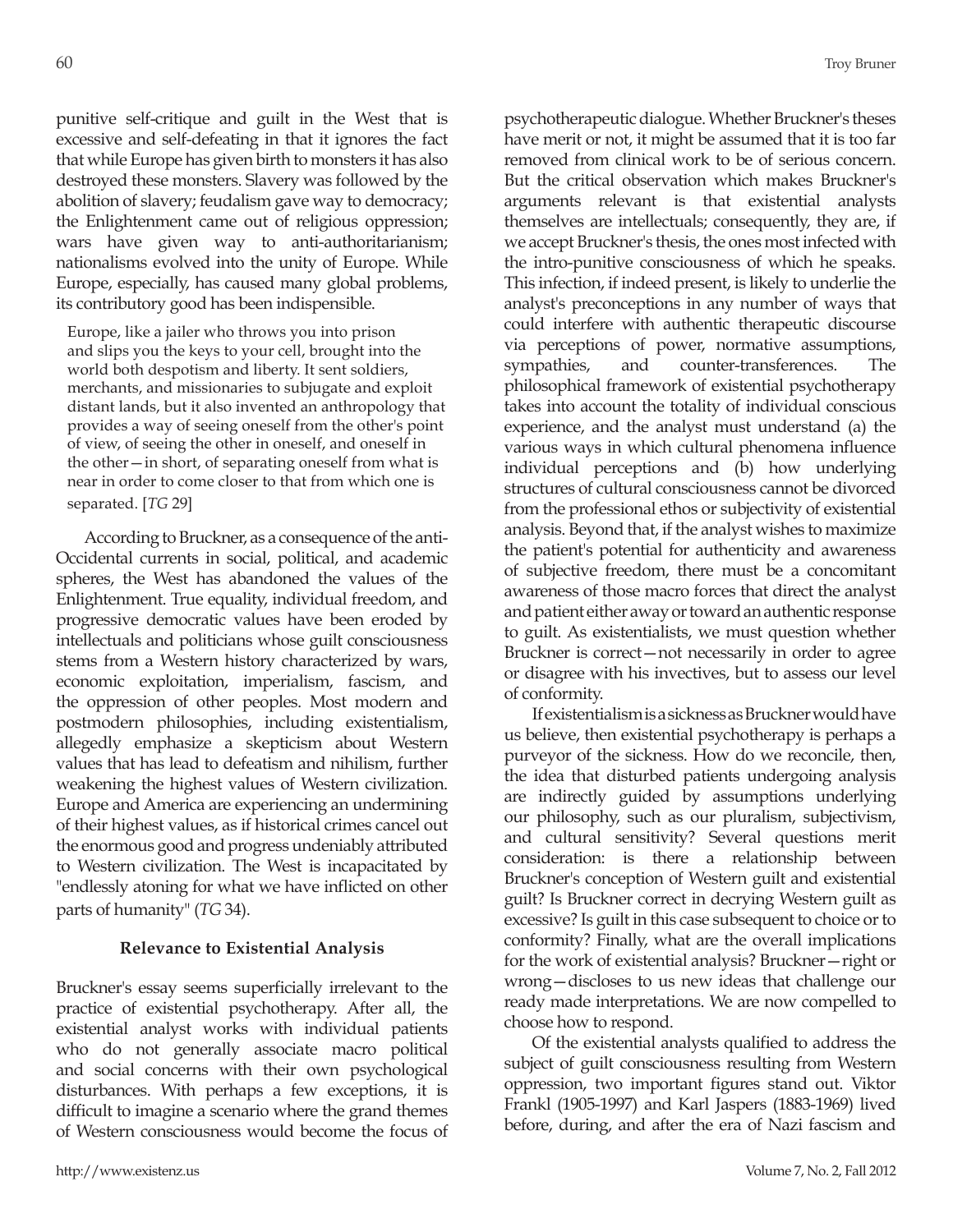subsequently wrote about the subjects of individual and collective guilt and victimization. Frankl, an Austrian Jew, barely survived the onerous conditions of three concentrations camps, and most of his family was murdered by Nazis. Jaspers, a German, and his Jewish wife, were under constant suspicion by the Nazis and remained in Germany until 1948. He wrote the essay *On the Question of German Guilt* shortly after World War II ended, during the Nuremburg trials.5

## **Frankl on the Myth of Collective Guilt**

Frankl might have agreed with Bruckner that there exists a measure of collective guilt consciousness in the Western mind, which has its origins in historical atrocities, most especially, the holocaust. However, Frankl was critical of the very concept of collective guilt and argued that authentic guilt can only occur with subjective responsibility. According to Frankl, even the idea of collective guilt effectively dehumanizes the individual insofar as the person experiences guilt as "a victim of circumstances and their influences."<sup>6</sup> Furthermore, phenomenologically and existentially, collective guilt "is a concept that has no meaning" because the individual can only be authentically guilty after exercising free will irresponsibly.7 Assuming guilt for actions other than one's own is even a characteristic of melancholic neurosis.<sup>8</sup> In some instances, Frankl argued, even belonging to an immoral or violent organization is not enough to condemn someone's actions if their knowledge and role within the organization was limited. Frankl was once booed during a lecture after saying "that there were even some good people in the Nazi government" (*LWL* 120). In Frankl's existential model (logotherapy), authentic guilt cannot arise unless the individual participates, condones, or does not attempt to prevent harm to self or others. Flowing from this premise, only a Nazi who acted violently, or who had knowledge of Nazi organizational crimes, or did not act to prevent harm, would be existentially

As for the concept of collective guilt, I personally think that it is totally unjustified to hold one person responsible for the behavior of another person or a collective of persons. Since the end of World War II I have not become weary of publicly arguing against the collective guilt concept.9

Bruckner writes.

There is, according to Frankl, a form of authentic guilt that is "simply inherent in the human condition."10 This guilt results from our inevitable imperfection in balancing responsibility and freedom (*PE* 90). However, this guilt should not be perpetual; once it is recognized, the human onus is to transcend our guilt consciousness with attitudinal change, forgiveness, and personal responsibility. Frankl was fond of the quote from Paul Valery, "we do not only want to remember the dead, but also to forgive the living" (*PE* 111). We are indeed free to feel guilty, but it is also our "responsibility to overcome guilt."11 However, failure to overcome collective guilt can create a kind of "collective neurosis" characterized by nihilism, conformism, and an "ephemeral attitude toward life" (*PE* 119-20), the very issues Bruckner identified as our current problem in the West, as allegedly apparent in modern and postmodern philosophies. Psychiatrically, excessive guilt accompanied by lack of a future orientation is an indication of neurosis and melancholia. Frankl was not alone in declaring that a plethoric guilt is a symptom of melancholia; Jaspers, Erwin Straus, Viktor von Gebsattel, and Eugene Minkowski, among others, shared this opinion.<sup>12</sup>

<sup>5</sup> Karl Jaspers, *On the Question of German Guilt*, New York: Capricorn Books, 1947. [Henceforth cited as *QGG*]

<sup>6</sup> Viktor Frankl, *The Will to Meaning*, New York: New American Library 1969, p. 74. [Henceforth cited as *WM*]

<sup>7</sup> Annete Redsand, *Viktor Frankl: A Life Worth Living*, New York: Clarion Books 2006, p.111. [Henceforth cited as *LWL*]

<sup>8</sup> Viktor Frankl, *Doctor of the Soul*, rev. ed., New York: Random House 1980, pp. 203-5. [Henceforth cited as *DS*]

<sup>9</sup> Viktor Frankl, *Man's Search for Meaning*, Boston, MA: Beacon Press Books 1992, p. 150.

<sup>10</sup> Viktor Frankl, *Psychotherapy and Existentialism: Selected Papers on Logotherapy by Viktor E. Frankl, Author of Man's Search for Meaning*, New York, NY: Washington Square Press 1967, p. 23. [Henceforth cited as *PE*]

<sup>11</sup> Viktor Frankl, *The Unheard of Cry for Meaning*, New York, NY: Simon and Schuster 1978, p. 51.

<sup>12</sup> Alina N. Feld, "Jaspers on Melancholy," *Existenz*, 2008 Vol. 3, No. 2, pp. 10-20.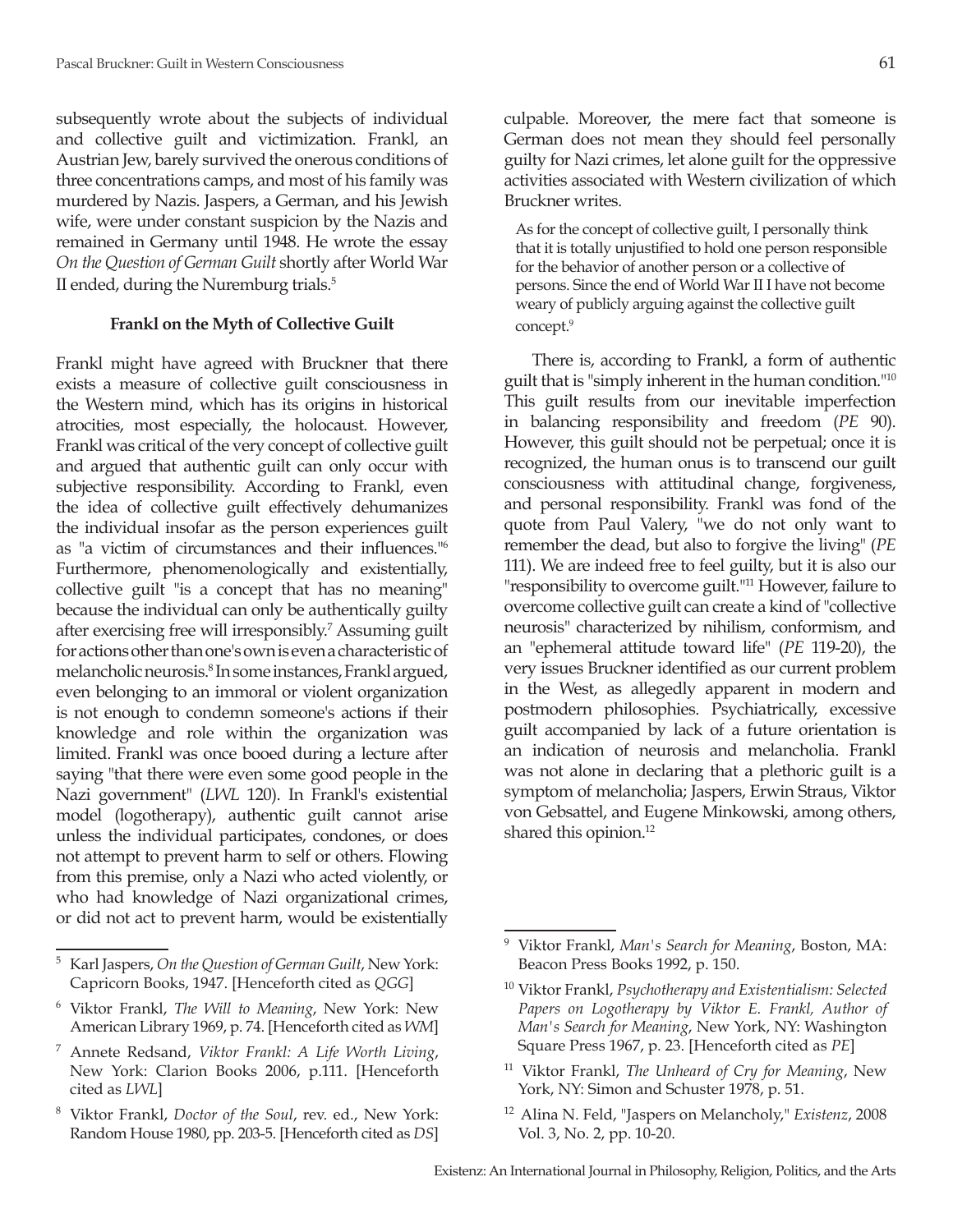# **Jaspers on the Question of German Guilt**

Of Jaspers' writings *On the Question of German Guilt* is perhaps most relevant to reflect upon in addressing some of Bruckner's arguments and observations. It was written during the Nuremburg trials, perhaps the lowest point in German history, when Germans were compelled to experience the demoralizing consequences of the fall the Nazi regime. At this point in time, guilt, confusion, and defeat compelled Germans to become introspective and question their role in the world. In this essay, Jaspers explores with brutal honesty the extent of German culpability and clarifies the problem by distinguishing between four kinds of guilt. He never argues that being guiltless is a possibility, but carefully differentiates "in what sense each of us must feel coresponsible" (*QGG* 61).

*Political guilt* is imputed to the citizens and political leadership of a state that has lost its power in military defeat and must experience the consequences of the perpetration of evil. Here Jaspers argues that all Germans are guilty, as citizens, "for the crimes committed in the name of the Reich," and again asserts, "We are collectively liable" (*QGG* 61). These statements initially seem very distinct from Frankl's assertion about the "myth of collective guilt" in any form; however, Jaspers clarifies that political guilt is proportionate to the degree that a citizen lived "by the order of the state" (*QGG* 62). He argues that unless a citizen of Germany actively opposed Nazi crimes, he or she was culpable for supporting the regime. Although Jaspers does not identify who, if anyone, could be inculpable, the derivative implication is that resistors, perhaps such as Dietrich Bonhnhoffer, would be immune from political guilt. A second factor Jaspers considers is the era in which one lives. In a brief digression about Napoleonic era in France, Jaspers seems to imply that political guilt is narrowly specific to the population living at the time of a given national crime, thus it is not authentically inheritable (*QGG* 77).13

The closest Jaspers comes to identifying a concept of guilt that is possibly relevant to Bruckner's assertions is his concept of *metaphysical guilt*; however, a proper explanation is needed to make this claim because the ubiquitous and ontological aspects of Jaspers' metaphysical guilt are mostly immaterial to Bruckner's assertions. For example, Jaspers described metaphysical guilt as something universal to all human beings which ultimately has its basis in a transcendent source (*QGG* 39). In this sense, we are all "co-responsible for every wrong and injustice in the world" (*QGG* 32) and, "Every human being is fated to be enmeshed in the power relations he lives by; this is the inevitable guilt of all, the guilt of human existence" (*QGG* 34). Olson explains how in Jaspers' philosophy metaphysical guilt is logically a priori and therefore does not require any specific human activity for it to manifest (*MG* 19). Metaphysical guilt represents the inherently defective tendencies in human nature that makes all human beings universally culpable and prone to violence (*QGG* 53).

While the above aspects of metaphysical guilt appear irrelevant to Bruckner's claims, Jaspers also links human activity to metaphysical guilt in a manner quite relevant to the discussion at hand. Metaphysical guilt is based upon "lack of absolute solidarity with a fellow human being," and adds that "This kind of solidarity is wounded, if I am present, whenever a wrong or a crime takes place."14 According to Jaspers, it is this aspect of metaphysical guilt that makes most Nazi era Germans culpable. Jaspers believed that with certain notable and courageous exceptions, the majority of Germans were passive in their response to Nazi oppression. But Jaspers was not fatalistic: for Jaspers, guilt does not represent perpetual condemnation; in every circumstance, guilt leads human beings to seek transformation and liberation from vice and spiritual immaturity.

The third form of guilt, moral guilt, Jaspers explains as the pains of conscience suffered by those "who knew, or could know" about the activity of the state, but volitionally acted to either support the state or passively endure without objection to obvious wrongs (*QGG* 63). He explains that there is usually an element of self-

<sup>13</sup> Also, for further clarification about Jaspers' concept of political guilt as it relates to collective guilt, Alan M. Olson succinctly stated the following: "Jaspers makes it absolutely clear that political culpability is not to be confused with the notion of 'collective guilt,' for guilt has to do with the consciousness of individuals and not with groups. On the other hand, when it can be determined that certain collective entities, for example political parties, have directly contributed to and/or are responsible for specific crimes, reparations

may or may not be due depending on the outcome of international litigation and adjudication." See Alan M. Olson, "Metaphysical Guilt," *Existenz*, 2008, Vol. 3, No. 1, pp. 9-19, here pp. 12-3. [Henceforth cited as *MG*]

<sup>14</sup> Karl Jaspers, "Karl Jaspers to Hannah Arendt," in *Karl Jaspers: A Biography: Navigations in Truth*, ed. Suzanne Kirkbright, New Haven: Connecticut 2004, p. 196.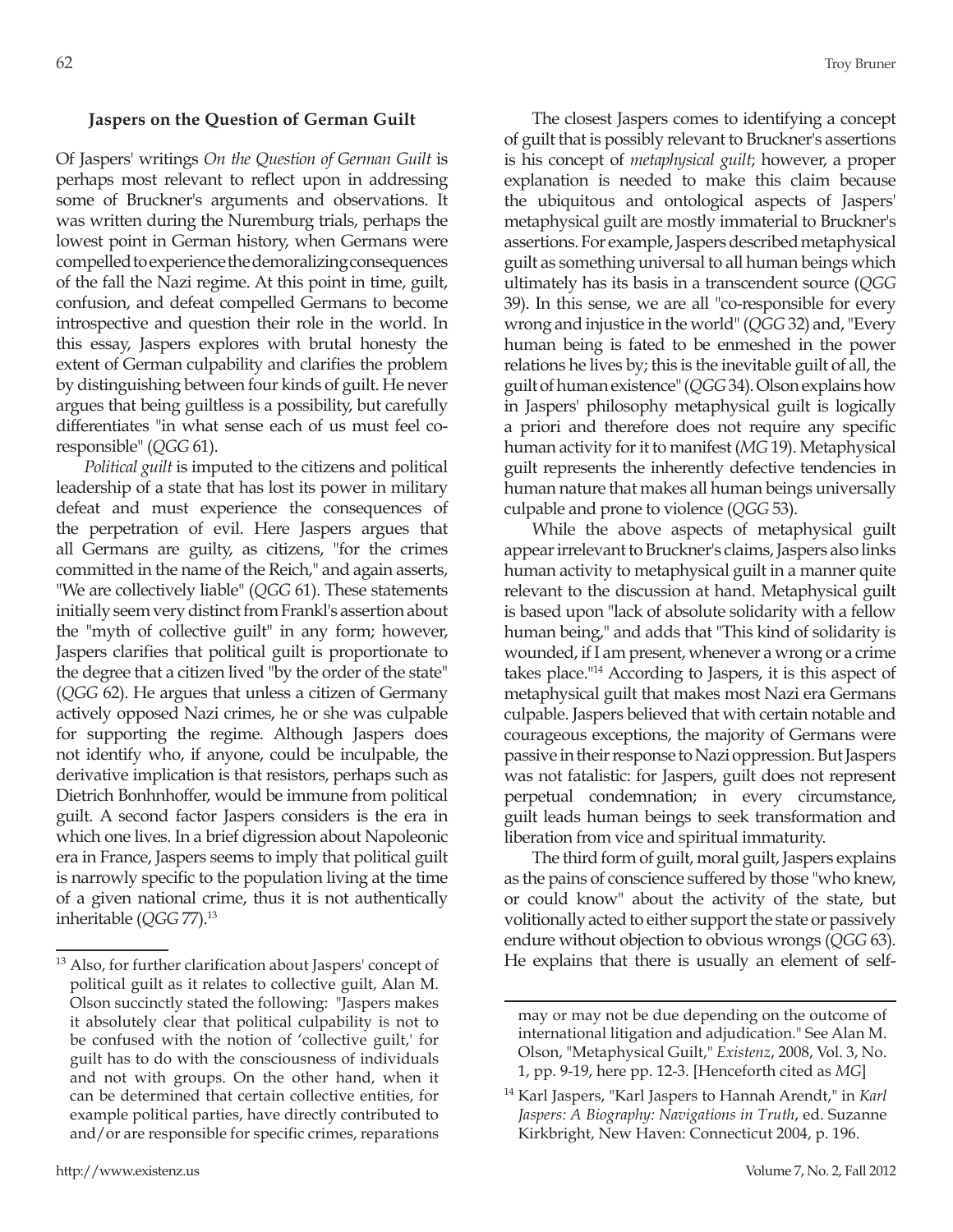deception involved in assenting to "blind obedience" to the state, justified by any number forms, including religion, patriotism, and the "intoxication" of group identification (*QGG* 64-6).

Finally, Jaspers refers to *criminal guilt.* This simply refers to guilt subsequent to (a) violation or manipulation of just laws, or (b) violation of basic human standards of dignity and rights. Jaspers considers rights an indispensible requirement for just laws, without which the law has no meaning (*QGG* 45). Interestingly, he points out that many members of the Nazi regime that were indeed criminally guilty would be incapable of empathy and remorse; thus they are criminals, but do not feel any form of guilt. It is then left to the legal systems to execute justice.

#### **Lessons from Frankl and Jaspers**

The historical facts of the multifarious human rights failures associated with the activity of Western nations are not in question; neither Frankl, nor Jaspers, nor Bruckner delegitimize the sources of Western guilt, such as slavery, religious oppression, economic exploitation, or imperialism. For Frankl and Jaspers, the question is one of responsibility; those who came after historical eras associated with crimes are not guilty for those crimes; nor does living within a nation whose government engages in human rights violations make all citizens of that nation share in culpability. For Frankl, especially, the question is ultimately one of conceptual invalidity: collective guilt has no meaning and is therefore inauthentic if it is vicariously shared by individuals not responsible for the crimes of national regimes. Bruckner's emphasis is very different; he voices certainty and dictation in exposing what he views as hypocrisy and intro-punitive tendencies that weaken Western resolve and erode the influence of the West's highest values. In essence, what Bruckner views as intellectual complicity in undermining Western values, Frankl interprets as symptomatic of an existential crisis. However, it is uncertain whether Frankl and Jaspers would have agreed with Bruckner that multiculturalism is a problematic symptom of guilt consciousness and that it is a guise for power. Bruckner asserted that the current prevailing perception in multiculturalism is selfdefeating: assuming that the West is responsible for the world's ills effectively undermines non-Western selfdetermination. This could be interpreted as somewhat analogous to Frankl's argument that fatalism is dehumanizing and disempowering (*WM* 74). Another

possible point of agreement is Frankl's assertion that the guilt-ridden melancholic believes that "his guilt can never be atoned for" (*DS* 205), which appears congruent with Bruckner's social observation that Euro-Americans are plagued by the "one obligation: endlessly atoning for what we have inflicted on other parts of humanity" (*TG* 34).

Thus we can conclude that neither Frankl nor Jaspers would concede that we who feel guilty in contemporary Western society for crimes committed in the history of Western civilization prior to our birth and prior to our growth to an age at which we could know of our complicity or counteract our complicity would be experiencing authentic guilt. Both men agreed that contemporary Westerners are responsible for challenging the evils of our time; otherwise, we do share collective political guilt; however, merely being a citizen of a Western nation is insufficient to create authentic guilt. Authentic guilt, however, does result when individuals ignore or participate in the evils of their time. Frankl and Jaspers were emphatic in asserting that the human experience of authentic guilt should be followed by responsible, transformative actions that ensure a degree of amends and a commitment to avoiding a reoccurrence of socially sanctioned immoral behavior. In effect, they argue that true responsibility results in our guilt being temporary, not perpetual, as Bruckner argues it has been.

Jaspers, Frankl, and many other existentialist philosophers have argued that in the postmodern world, guilt is one of the existential experiences that, when confronted, can be a source of personal transformation. Jaspers referred to guilt as one of the "boundary situations" *(Grenzsituationen)* that allows us to experience self-reflection.15 Similarly, Frankl asserted that guilt is a form of suffering that can be turned into a "heroic achievement" (*PE* 111). George Berguno, a thinker who has written extensively about existentialism and postmodernism, has argued that guilt, as a boundary experience, can either be imposed by history or created by one's actions, but in any case, it is an existential challenge for the West that beckons change rather than rumination.16 Guilt can be transformative and purgative; in fact, all

<sup>15</sup> Karl Jaspers, *Philosophy*, trans. E. B. Ashton, Chicago: The University of Chicago Press, 1932.

<sup>&</sup>lt;sup>16</sup> George G. Berguno, "Towards a New Conception of the Human Condition," *Existential Analysis*, 2008, Vol.19, pp. 247-8.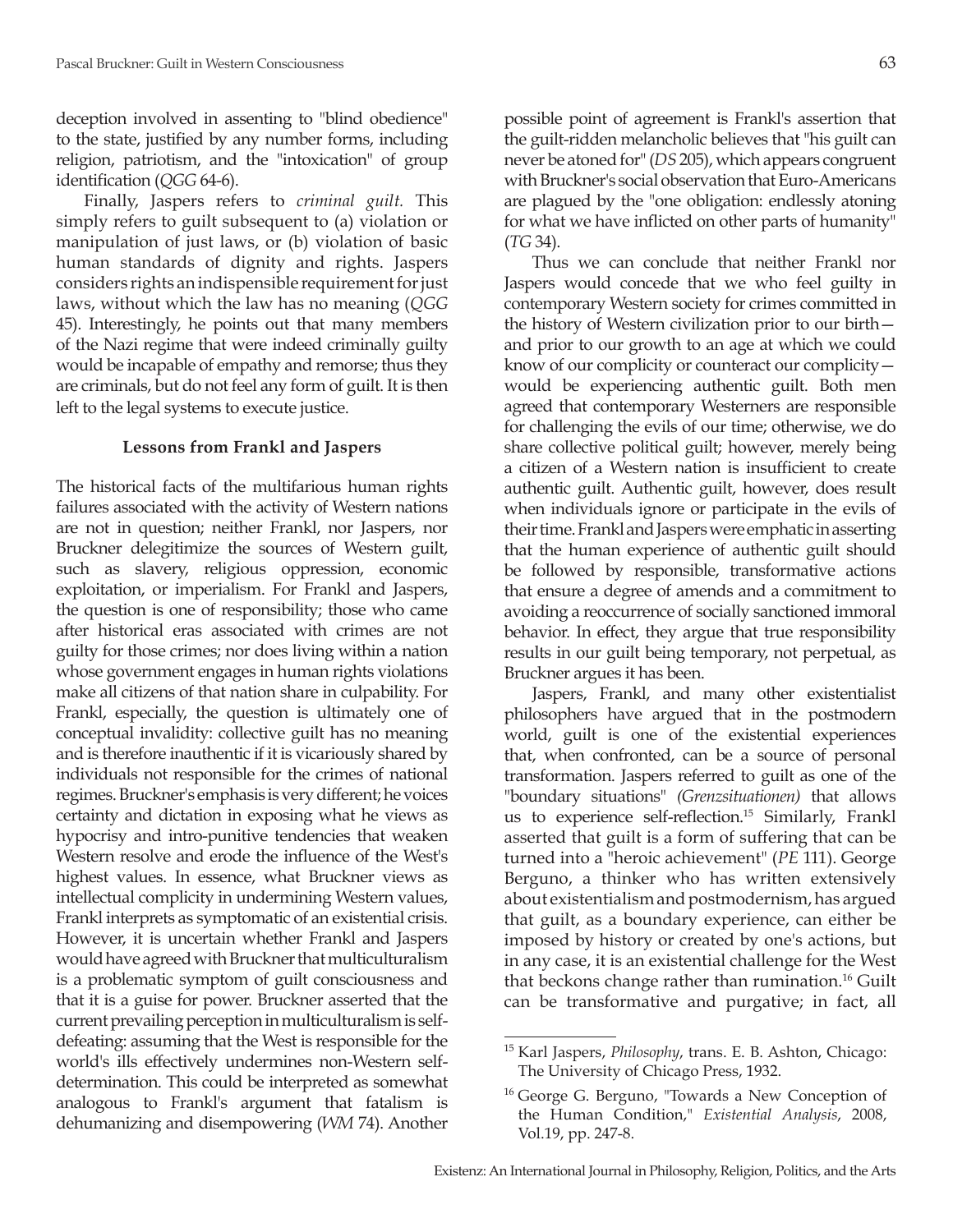human beings have a responsibility to profit from guilt as a source of self-improvement, collective improvement, and human growth. While Bruckner may be correct in arguing that multiculturalism has serious defects, in terms of law and institutional policy, it has been one attempt to responsibly rectify the biases of Western exclusivity and preference. If, however, Bruckner's observation of perpetual, excessively self-critical guilt is accurate, most existentialists would also view this as an issue in need of critical reexamination. Existentialists, however, would be more careful than Bruckner in ensuring that the Subject (i.e., the person) is not lost in political-historical generalities. Echoing Kant, Jaspers once opined that underlying all activity as an antecedent to guilt is the loss of the Subject as having his or her own worth. In response to reading Arendt's *The Origins of Totalitarianism*, Jaspers stated that modern "evil" is no longer characterized by violating religious commandments, but occurs when human beings are used as merely a means to an end.17 Bruckner, however, never emphasizes the relationship between the personhood of the Subject and macro societal tendencies that subsume the individual as a means to some end, such as consumerism, political conformity, or oppressive ideologies.

# **The Need for Clarification**

Bruckner's sweeping condemnation of modern philosophies fails to account for the diverse history of existentialism and its various forms of expression. German, French, and Anglo existentialism are very different and vary in schools of thought internally. Beyond that, it is arguable whether the modern and postmodern philosophies specifically criticized by Bruckner are contributors to the self-hatred he describes. Irrationalism, relativism, nihilism, and other currents of modern philosophy found in some of the existentialist schools of thought are creations of the West; however, Frankl, Jaspers, and many other existentialist and humanistic thinkers believed in an objective reality with moral absolutes.<sup>18</sup> Defending existentialism from Bruckner's criticisms is necessary, because his assumptions are inaccurate. It is odd that given his background in philosophy, he makes such sweeping generalizations that are easily objected to, once scrutinized. It can be argued that while the nihilistic, relativistic traditions in existentialism are in Bruckner's sense skeptical or dismissive of the classical primacy of reason in Western civilization and are therefore anti-Occidental, other existential traditions and certain derivative psychotherapies, on the other hand, have historically been more optimistic and positive in their ideational structures, emphasizing freedom with ethical responsibility.<sup>19</sup> Viktor Frankl, for example, praised the merits of free society and generally limited his criticisms of the West to normative opinions about the excesses of consumerism, hedonism, and social conformity —all concerns repeatedly expressed by Bruckner.

Beyond this, there is a strong tradition in existentialism that affirms equality, democracy, progress, and in fact all the prominent values of the Enlightenment. Even the more nihilistic and solipsistic strains of continental existentialism represent a liberation from conformity and blind faith in religion—an observation even acknowledged by Bruckner.<sup>20</sup> Certainly in the tradition of existential analysis, especially, the voice of optimism, personal responsibility, and individual empowerment is clear and distinct, perhaps partially due to a hybridization of medical practice and

<sup>20</sup> Pascal Bruckner, *Perpetual Euphoria: On the Duty to be Happy*, Princeton, NJ: Princeton University Press, 2010.

<sup>17</sup> Lotte Kohler and Hans Saner, eds., *Arendt, Hannah, and Karl Jaspers: Hannah Arendt/Karl Jaspers Correspondence, 1926-1969*, New York, NY: Harcourt, Brace and Company 1992, p. 165.

<sup>18</sup> In *Transcendence and Hermeneutics*, Boston: Martinus Nijhoff Publishers 1979, p. 72, Alan M. Olson describes

in detail the Kantian structure to Jaspers' epistemology, which excludes the possibility of relativism and total subjectivity. While Frankl never developed a formal epistemology, he too was influenced by Kant and was extremely critical of relativism and subjectivism. See *PE* 50, also Viktor Frankl, *The Unconscious God*, New York, NY: Simon and Schuster 1975, p. 58.

<sup>&</sup>lt;sup>19</sup> This quote from Robert Olson is apropos: "The existentialists do not always agree among themselves either as to the precise nature or as to the relative ranking of the values which they say accompany a deliberate espousal of anguish and suffering.… Generally speaking, however, freedom of choice, individual dignity, personal love, and creative effort are the existentialist values, and, generally speaking, the most important among these are freedom of choice and individual dignity." Robert G. Olson, *An Introduction to Existentialism*, Mineola, NY: Dover Publications 1962, pp. 17-8.